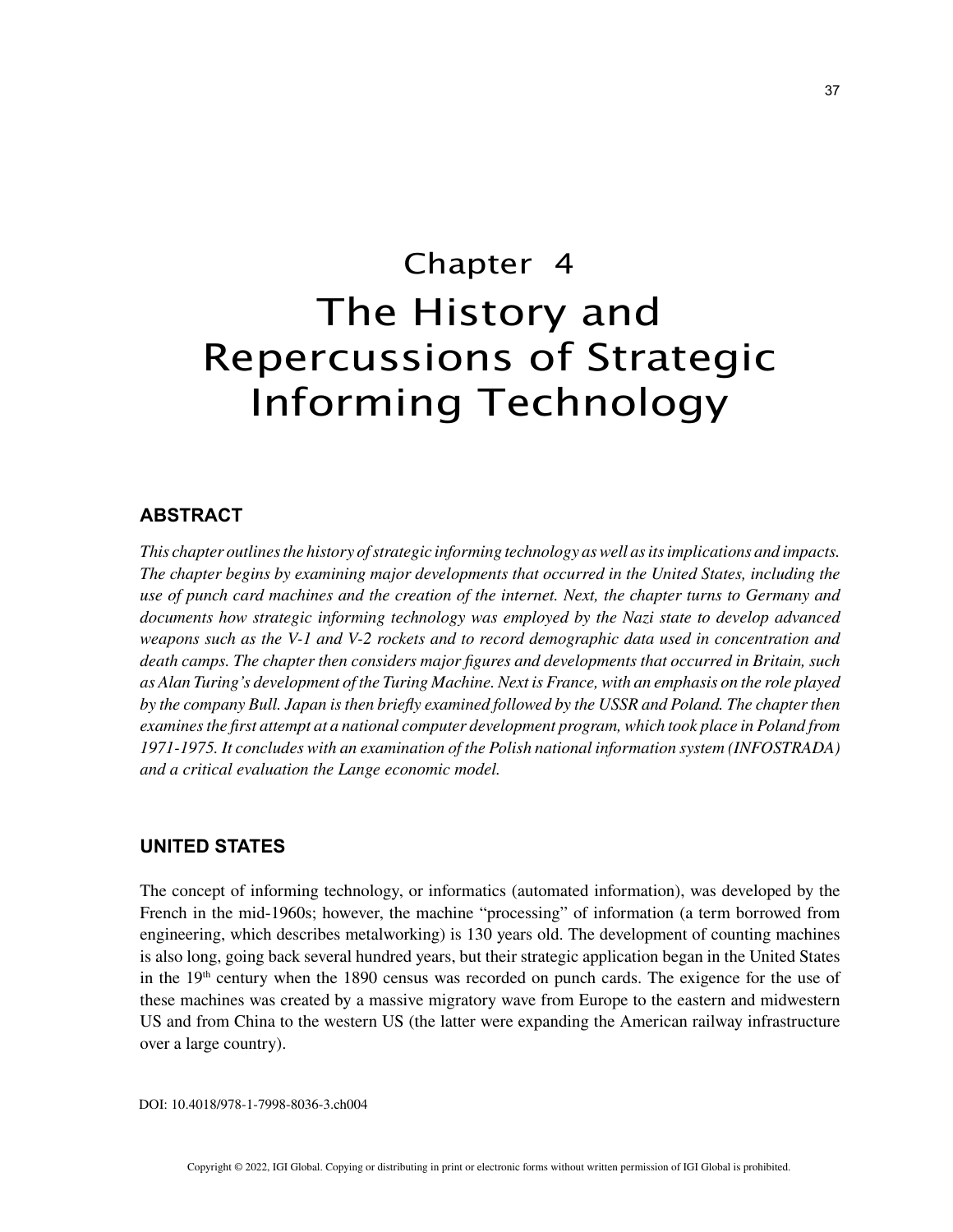Then, in the wake of the Great Depression, President F. D. Roosevelt introduced a number for every citizen in 1935 in connection with the Social Security Fund. Because of this, punch card machines were further developed, as so-called "collator matching transaction cards" were added to citizens' files to update them and to print social security checks. This represented a significant strategic application of the mechanization of data processing for the national welfare system, and this system continues to be used up to the present in its same basic form.

During World War II, the strategic weapon was the atomic bomb, which was developed at a research facility in Los Alamos, New Mexico. What would come to be known as the "Manhattan Project" was overseen by Vannevar Bush (1890–1974), who at the time headed the Office of Scientific Research and Development (OSRD). Before joining the Government, he was vice president of MIT's famous polytechnic school and dean of the University's Faculty of Engineering. He is most famously known for his engineering work on analog computers beginning in 1927. Bush constructed a differential analyzer, an analog computer with some digital components that could solve differential equations with up to 18 independent variables. The rise of Bush and others at MIT was the beginning of digital circuit design theory. Memex, which began to be developed in the 1930s, was a hypothetical microfilm browser with a structure analogous to hypertext. Memex and Bush's 1945 essay, "As We May Think*,"* influenced generations of computer scientists, who drew inspiration from his vision of the future. He had a significant influence on the thesis (1937) and doctoral dissertation (1941) of Claude Shannon (Figure 1). Shannon, in his first work, developed the basics of making electrical computations in the binary code of Boolean algebra, which replaced the counting systems on electromagnetic relays (which also gave rise to the development of computers). It should also be mentioned that Bush supervised the construction of the ENIAC electronic computer, which was used to calculate artillery firing tables after its completion in 1946. Its development, however, was not a strategic solution for Americans; instead, its creation is owed to Bush's scientific interest.

*Figure 1. Left - Vannevar Bush (1890–1974), the first American advanced technology strategist; right his student Claude Shannon (1916-2001), inventor of the 1937 electrical circuit system for calculations in binary code, which makes modern computers work (Photo: Wikipedia)*